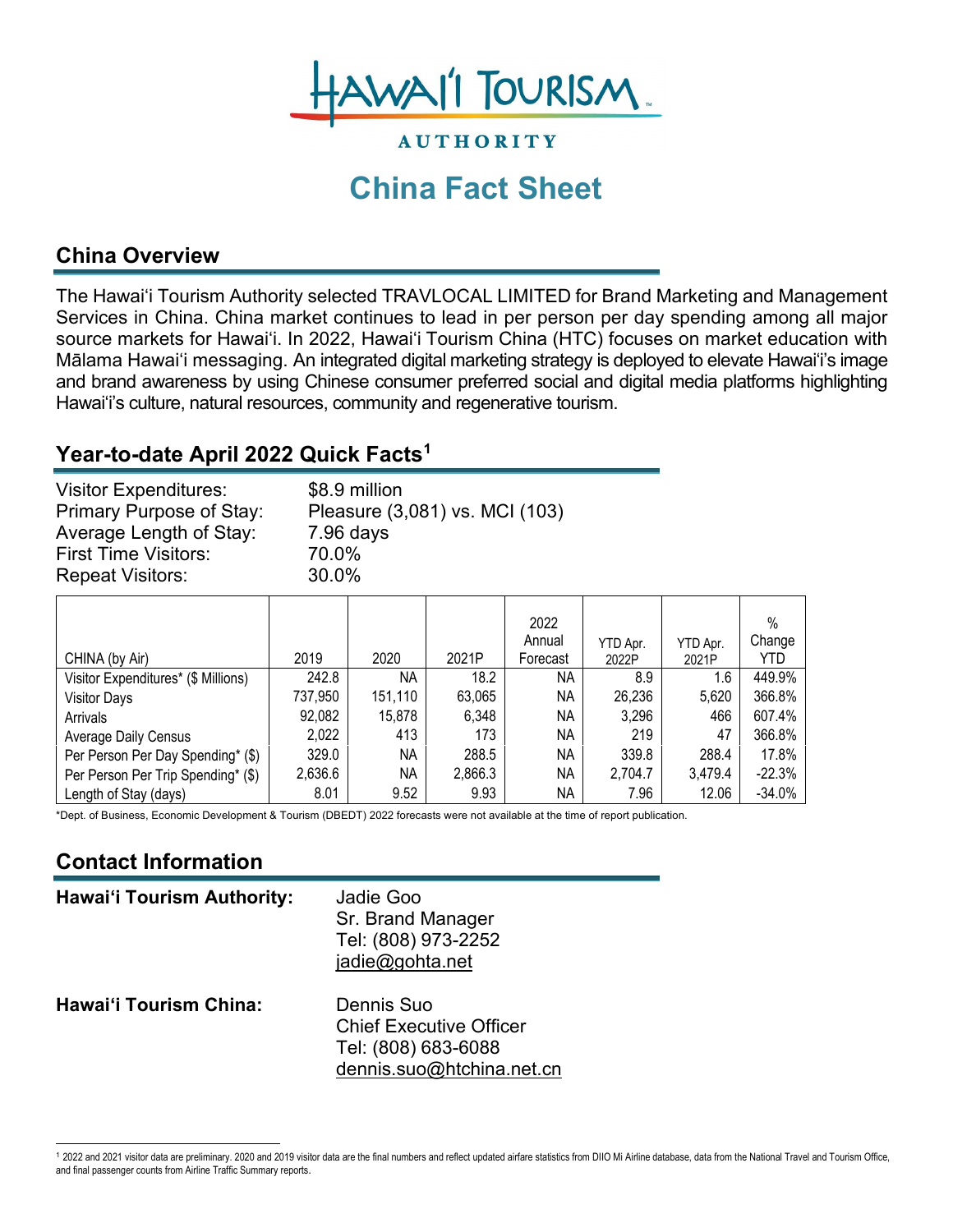#### **Market Summary**

Prior to the global COVID-19 pandemic, Hawai'i achieved record-level visitor expenditures and arrivals in 2019 through February 2020. On March 26, 2020, the state implemented mandatory quarantine and travel restrictions. Subsequently, nearly all trans-Pacific and interisland flights were canceled, cruise ship activities were suspended and tourism to the islands all but shut down. In October 2020, the state initiated the Safe Travels program, which allowed travelers to bypass quarantine if they had a valid negative COVID test. Through March 25, 2022, domestic passengers could bypass the state's mandatory self-quarantine if they were vaccinated or have a negative COVID pre-travel test. The Safe Travels Program ended on March 26, 2022. In April 2022, there were no travel restrictions for passengers arriving on U.S. domestic flights. Passengers arriving on direct international flights were subjected to federal U.S. entry requirements which included up-to-date vaccination document and a negative COVID test taken within one day of travel, or documentation of having recovered from COVID in the past 90 days.

- Through the first four months of 2022, there were 3,296 visitors from China, compared to 35,791 visitors in the first four months of 2019.
- There have been no direct flights from China to Hawai'i since service ended in early February 2020. There were 160 flights with 43,633 seats in the first four months of 2019.
- For all of 2021, 6,348 visitors arrived from China. In comparison, there were 15,878 visitors (-60.0%) from China in 2020, and 92,082 visitors (-93.1%) in 2019.
- There were 28 scheduled flights and 8,176 seats from Shanghai China in 2020, compared to 419 flights and 116,539 seats in 2019 with service to Shanghai (90,812 seats), Beijing (24,941) and Hangzhou (786).

#### **Market Conditions**

- April 2022 month-end (ME) rate for Chinese Yuan (CNY) vs. USD was 6.62 vs. 6.34 March 2022 ME rate and April 2021 ME rate of 6.47.
- China's 2022 Q1 GDP stood at 27.02 trillion yuan (US\$4.3 trillion), per National Bureau of Statistics (NBS). Q1 2022 was +4.8% vs Q1 2021 (+18.3% vs. Q1 2020).
- In April 2022, China's manufacturing purchasing managers' Index (PMI) was 47.4, from 49.5 in March, according to the National Bureau of Statistics. The lower reading can be attributed to the lockdowns in April. A reading above 50 indicates an expansion in production.
- In Q1 2022, the unemployment rate was 5.5 percent, 0.1percent higher than the same period last year. The surveyed urban unemployment rate in January and February were 5.3 percent and 5.5 percent respectively, down 0.1 percent and flat compared with the same period last year. In March, the pandemic situation worsened in some regions resulting in the surveyed urban unemployment rate rising to 5.8 percent, 0.3 percent higher than the previous month.
- As of April 30, 2022, more than 88.5 percent of the population had been fully vaccinated, according to the National Health Commission (NHC).
- In early May 2022, the Beijing government eased quarantine management measures for those whose port of entry is Beijing. The measure will be a "10-day concentrated quarantine + 7-day home quarantine" vs. the previous policy of a "14-day concentrated quarantine + 7-day home quarantine".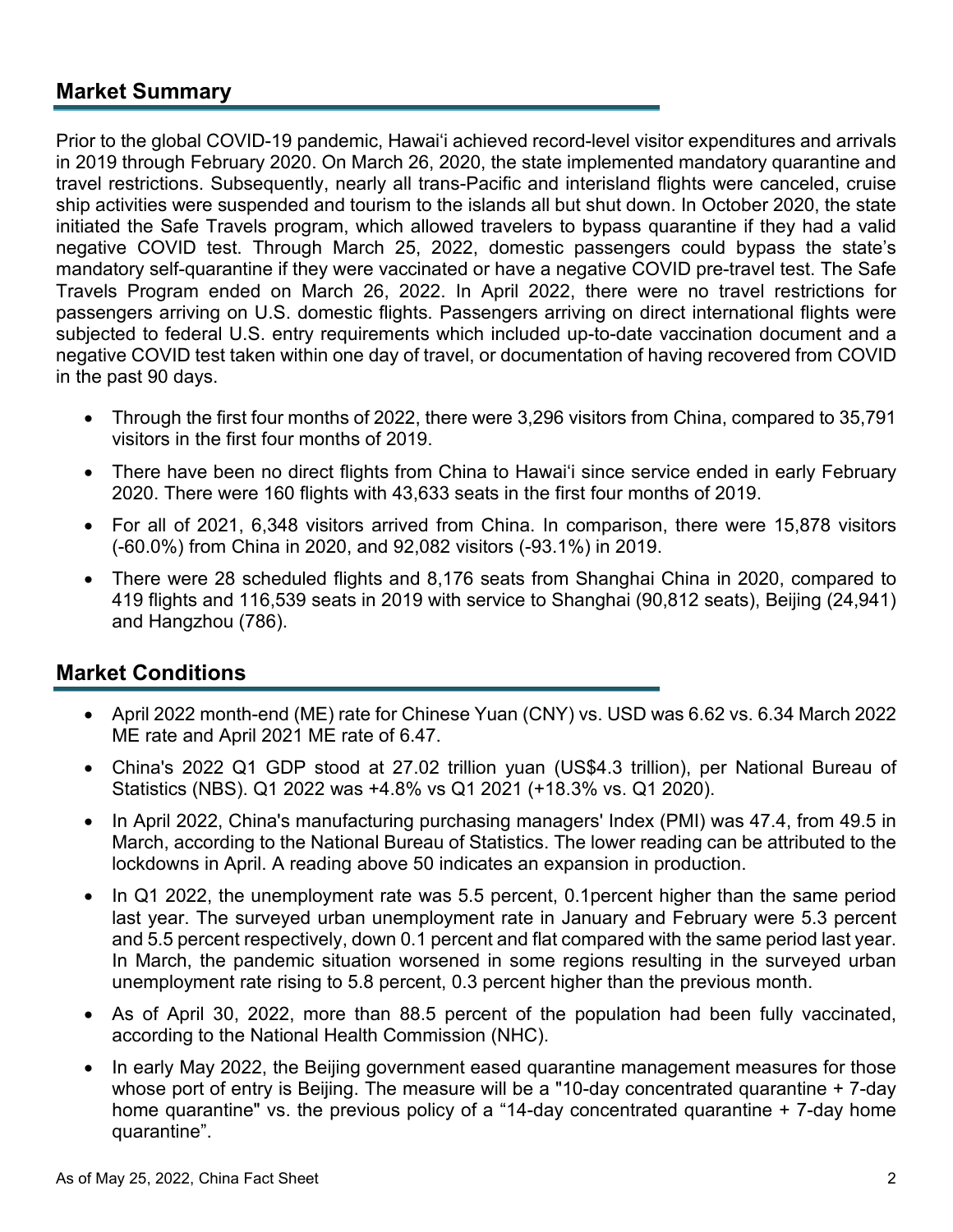- Shenzhen has lifted a week-long lockdown with public transport back up and most businesses and factories back to work. Several cities, collectively home to more than 37 million residents, were placed under varying levels of lockdown in March. Many of those lockdowns eased by early April.
- Shanghai begins to ease some of its week's long shutdown with about 6.6 million residents' population being able to go outdoors.
- Hong Kong has reopened borders for passengers arriving from Australia, Canada, France, India, Nepal, Pakistan, Philippines, United Kingdom, and United States and cut the inbound quarantine to seven days. The decision came into effect on April 1, 2022.
- China will focus on expanding domestic flights and restoring international air travel in 2023-2025, the Civil Aviation Administration of China (CAAC)'s aviation regulator said in January 2022, as it issued a new five-year development plan.
- The new Zhanjiang Wuchuan Airport opened on March 24, 2022, replacing the Zhanjiang Airport. It is the region's first 4E as well as a national A class airport open to international traffic and satisfies the full-load takeoff and landing of all kinds of large aircraft. It can serve a population of more than 20 million in western Guangdong and part of Guangxi Zhuang Autonomous Region.
- Fiji Tourism has launched a new marketing campaign with Hollywood actor Rebel Wilson in the Chinese market following the opening of Fiji's international borders. Fiji has officially announced that it will provide quarantine free travel to tourists from China, Hong Kong, Macao and Taiwan who have been fully vaccinated.

| CHINA (by Air) | 2019   | 2020   | 2021P | YTD Apr.<br>2022P | YTD Apr.<br>2021P | % Change<br>YTD |
|----------------|--------|--------|-------|-------------------|-------------------|-----------------|
| O'ahu          | 88,596 | 15,167 | 5,262 | 2,849             | 370               | 669.3%          |
| Maui County    | 19,743 | 4,000  | 1,362 | 514               | 111               | 364.1%          |
| Maui           | 19,387 | 3,925  | 1,311 | 488               | 111               | 340.8%          |
| Moloka'i       | 718    | 107    | 20    | 17                |                   | <b>NA</b>       |
| Lāna'i         | 847    | 79     | 62    | 38                | ∩                 | 1766.7%         |
| Kaua'i         | 3,781  | 1.004  | 437   | 149               | 18                | 735.2%          |
| Hawai'i Island | 34,445 | 6,412  | 1,945 | 914               | 100               | 817.3%          |

#### **China: Distribution by Island**

#### **China: Group vs. True Independent; Leisure vs. Business**

| CHINA (by Air)                  | 2019   | 2020      | 2021P   | YTD Apr.<br>2022P | YTD Apr.<br>2021P | % Change<br>YTD |
|---------------------------------|--------|-----------|---------|-------------------|-------------------|-----------------|
| Group vs True Independent (Net) |        |           |         |                   |                   |                 |
| Group tour                      | 16,198 | <b>NA</b> | 223.0   | 157               | 8                 | 1747.6%         |
| True Independent (Net)          | 45,857 | <b>NA</b> | 4,951.8 | 2,517             | 386               | 551.6%          |
| Leisure vs business             |        |           |         |                   |                   |                 |
| Pleasure (Net)                  | 80,528 | 14,405    | 6,029   | 3,081             | 433               | 612.2%          |
| MCI (Net)                       | 7,246  | 684       | 66      | 103               | n.                | 4784.8%         |
| Convention/Conf.                | 3,544  | 392       | 23      | 69                | C.                | 3161.4%         |
| Corp. Meetings                  | 1,158  | 131       | 14      | 17                |                   | NA.             |
| Incentive                       | 2,693  | 162       | 38      | 32                |                   | <b>NA</b>       |